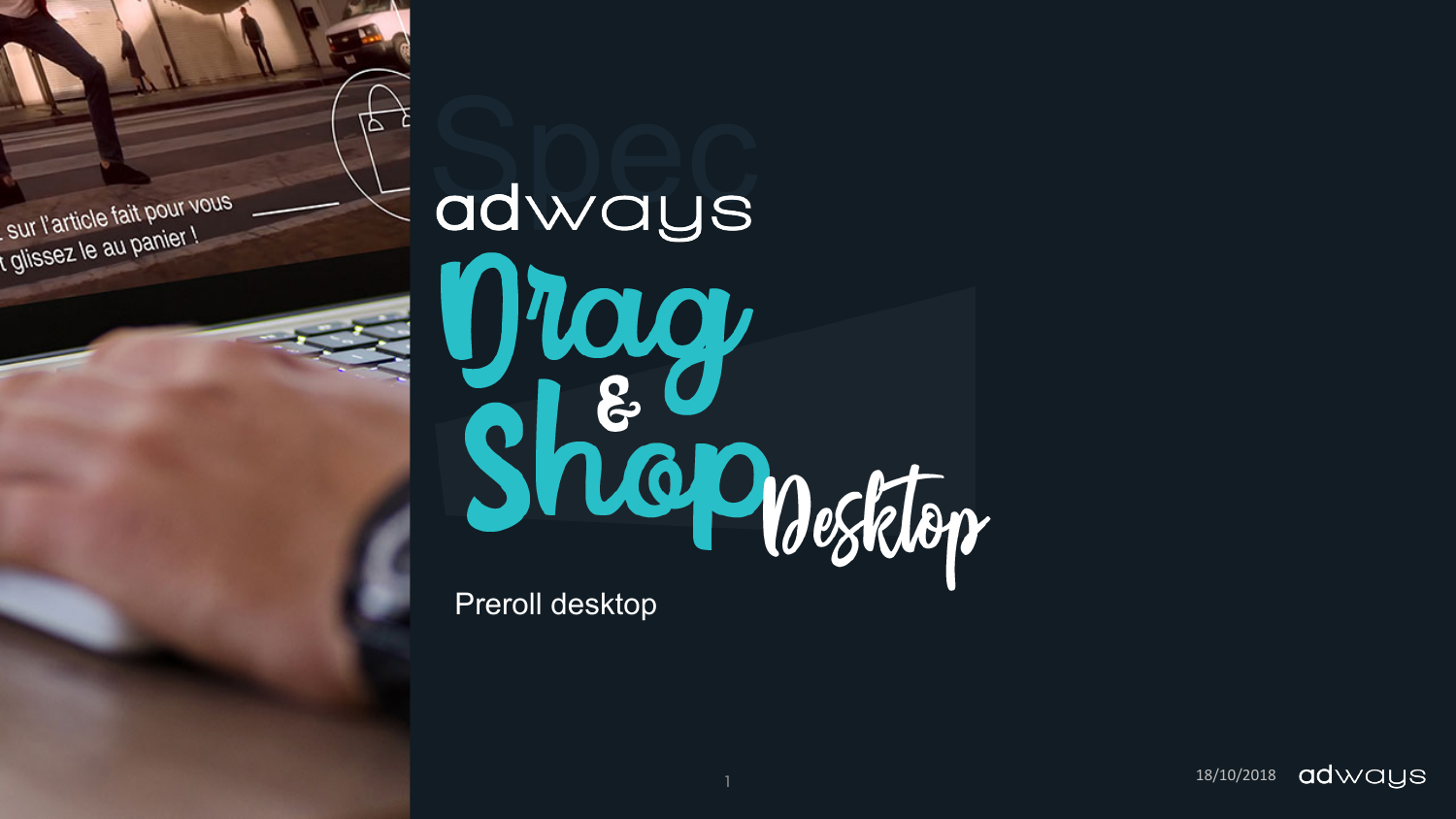## **DRAG & SHOP desktop** • Description 1/2



Note : a timer show the video progression. It is possible to change his location, but the design is not customizabnle

01 - At the begining of the video, you can display a message to the user. The message disappear after the first clic.

02 – The current product is available and visible on the screen (optional).



On clic on the video, the current product is displayed. The produt will be visible during the mouse onpress state.

The basket in the right corner change state. It's mean than there's a link between the diplayed product and the basket.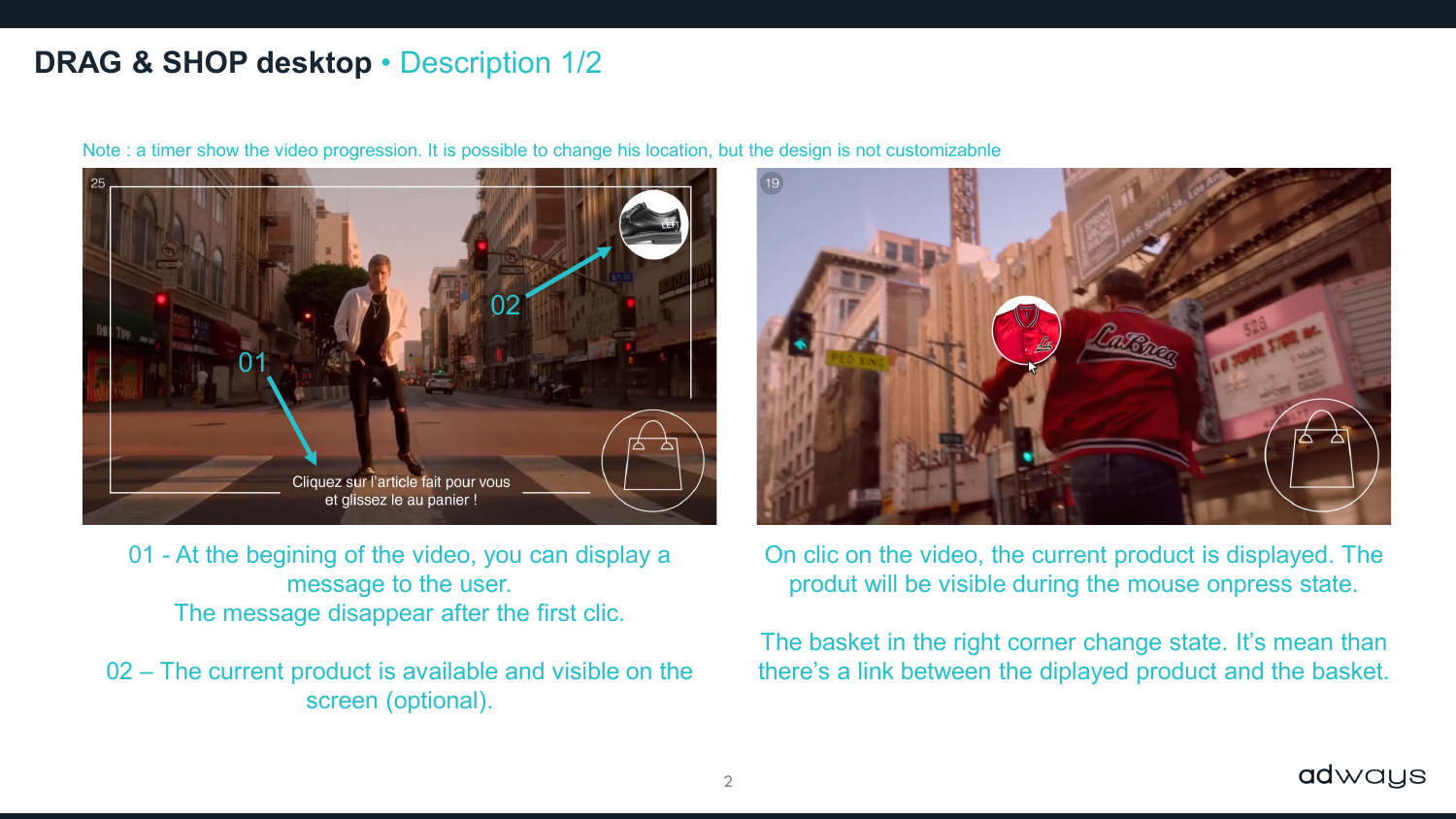## **DRAG & SHOP desktop** • Description 2/2



Note : a timer show the video progression. It is possible to change his location, but the design is not customizabnle

A general CTA can be displayed after X sec.



You are redirected to the product website page after dropping the product in the basket.

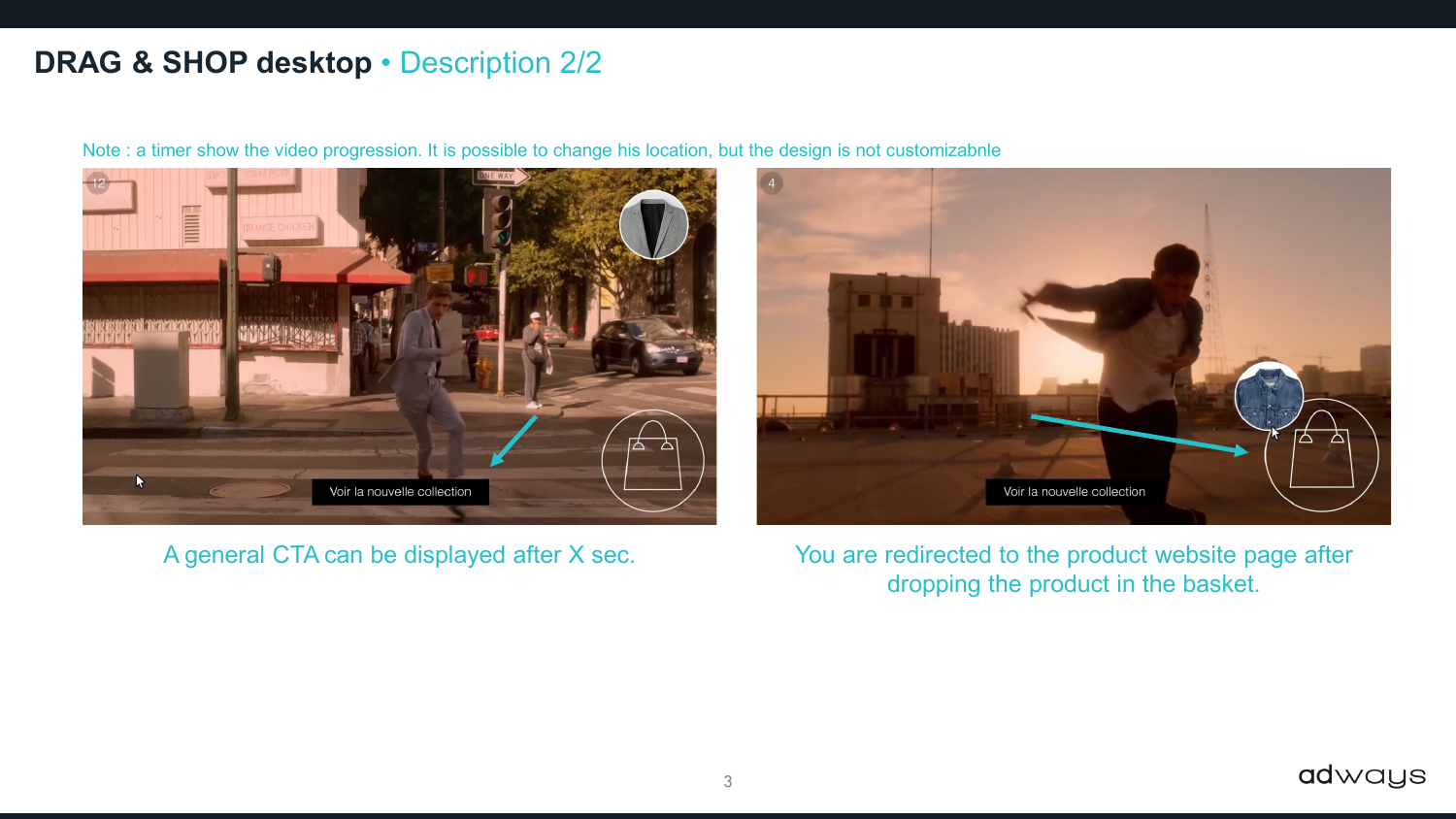## **DRAG & SHOP desktop • Required assets**

- An **image** for the opening message. Max weight **100ko.** No size restriction. Customizable position.
- An **image** for the basket. We recommend to use an .SVG file with a 1:1 ratio, to preserve the quality of your asset when the screen will be expand. Max weight **100ko.** Size (%) and position are customizable in the setting managers.
- A round **image** for the product with a **1:1 ratio.** Maw weight **50ko**. The number of products is unlimeted. Size (%) is customizable.
- An **image** for the general CTA. Max weight **100ko**. Size (%) and position are customizable in the setting managers

|                | <b>Quantity</b> | <b>Width</b>   | <b>Height</b> | Weight | <b>Format</b>         | <b>Duration</b> | <b>Transition</b><br>time | Loop | <b>Comment</b>                                           |
|----------------|-----------------|----------------|---------------|--------|-----------------------|-----------------|---------------------------|------|----------------------------------------------------------|
| message        |                 | -              |               | 100 ko | Png, jpg, gif,<br>svg | $\,$            | $\overline{\phantom{0}}$  |      | No size restriction                                      |
| <b>Basket</b>  |                 | $\blacksquare$ |               | 100ko  | Svg, jpg, png,<br>gif |                 |                           |      | Changing the basket size can<br>deteriorated your visual |
| <b>Product</b> | $N+1$           | Ratio 1:1      | Ratio 1:1     | 50ko   | Png, jpg, svg,<br>gif |                 |                           |      |                                                          |
| <b>CTA</b>     |                 |                |               | 100ko  | Png, jpg, svg,<br>gif |                 |                           |      |                                                          |